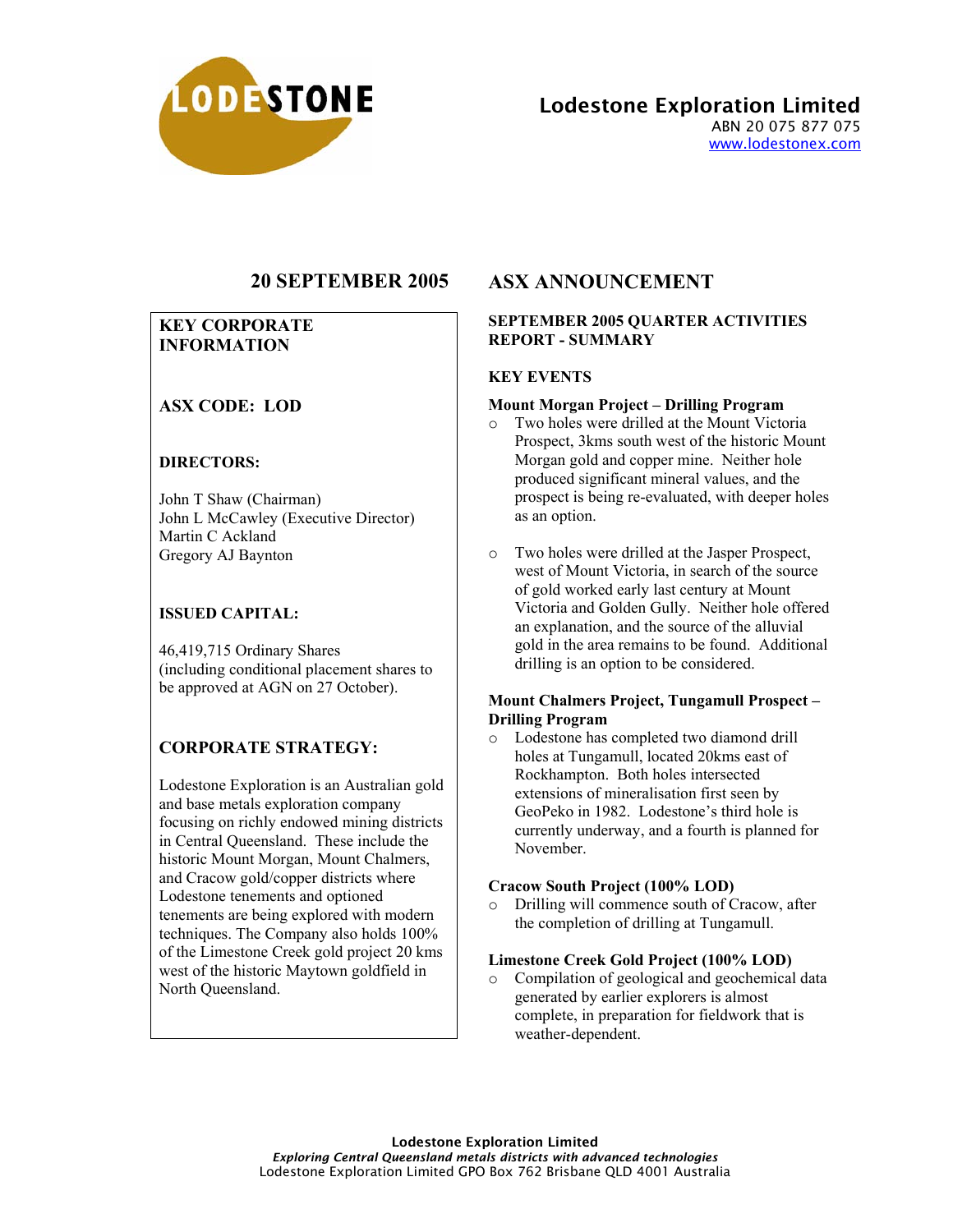

20 October, 2005

The Manager Company Announcements Office Australian Stock Exchange Limited 10<sup>th</sup> Floor, 20 Bond Street **SYDNEY NSW 2000**

Dear Sir,

# **ACTIVITIES REPORT FOR QUARTER ENDED SEPTEMBER 30, 2005**

**Mount Morgan Project: Mount Victoria Prospect. (Optioned Ground)** - Lodestone's November 2004 three-hole drilling program and Newcrest's earlier MVRC 33 drill hole demonstrated significant gold-bearing mineralisation on optioned ground 1500 metres south-west of the former Mount Morgan mine site.

Two additional holes were drilled in September 2005 in the vicinity of Newcrest's MVRC 33 drill hole, targeting higher gold grades than those previously intersected by Newcrest and Lodestone.

Sulphidic sections of core from these two recent holes were sent for assay but neither hole produced significant metal values.

The prospect is being re-evaluated, with deeper holes as an option.

**Mount Morgan Project: Jasper Prospect. (Optioned Ground)** – This prospect is centred on optioned ground 1200 metres west of the Mount Victoria Prospect.

Gold mineralisation that could have provided a source for gold in the old Mount Victoria workings and the alluvial gold in Golden Gully, is likely to be located to the south east of the Jasper outcrop that lends its name to this prospect.

Consequently, two holes were drilled in August 2005 in pursuit of the buried source of the Mount Victoria and Golden Gully gold.

Although alteration and weak mineralisation were intersected, neither hole offered an explanation and the source of the alluvial gold in the area remains to be found.

The prospect is being reassessed with additional drilling as an option.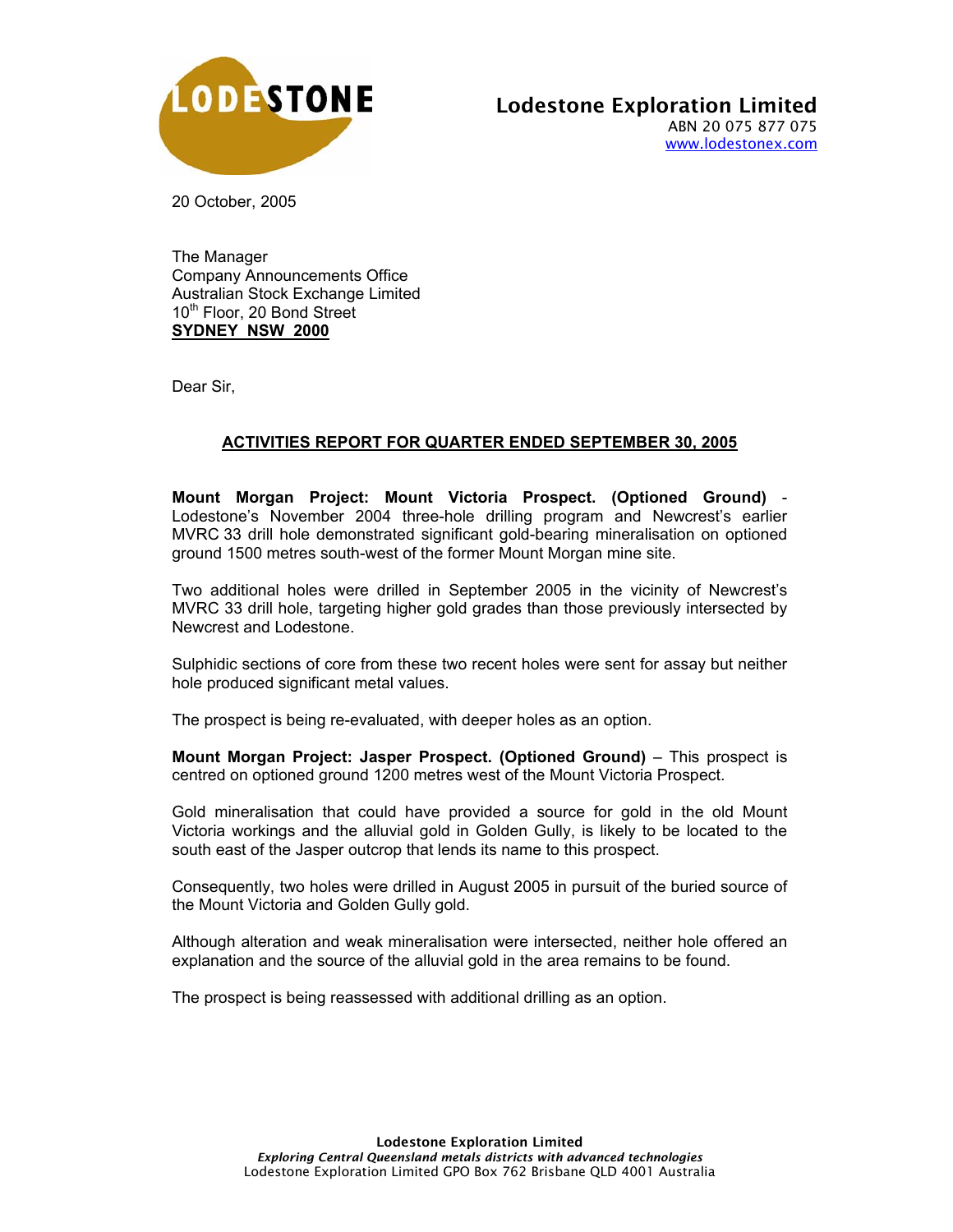**Mount Morgan Project: Morganite Prospect (100% Lodestone)** – Mapping and sampling of this prospect, located 3,000 metres north of the former Mount Morgan mine site, has progressed and data from the 25 mostly shallow pre-1992 drill holes is now incorporated into a 3D model to optimise selection of sites for deeper drilling when funds become available for this purpose.

**Mount Chalmers Project: Tungamull Prospect (Optioned Ground)** – Tungamull is being explored under a farm-in arrangement with Quadrio, a subsidiary of Dominion Mining, under which Lodestone may earn a 50% interest in the project by completing a minimum of 1,200m of drilling.

The historic Mount Chalmers mine was a gold-rich VMS-style orebody which yielded 250,000 ounces of gold equivalent to a current value exceeding A\$125 million. As a VMS-style orebody, it is possible that similar orebodies, not yet identified, cluster around the historic mine site.

Earlier drilling by GeoPeko at Tungamull (located 2,500 metres to the east of the former Mount Chalmers mine) had intersected substantial zones of alteration with gold, copper, lead and zinc anomalism

Lodestone's first drill hole at Tungamull, labelled TULD01 and completed in September, extended the known zone of mineralisation that is up to 15 metres thick, approximately 70 metres eastwards from the 1982 GeoPeko drill hole. Core has been marked for assay.

Lodestone's second drill hole, labelled TULD02 and completed on 22 September, encountered an altered and mineralised section approximately 20 metres thick.

The mineralised intercept in TULD02 extends the zone of mineralisation first seen in GeoPeko's P6D3/1982 drill hole by approximately 200 metres southwards. The hole was still in mineralisation when it was abandoned owing to badly broken ground.

Despite the high sulphide content, precious and base metal assay values were low. However, the last five metres of core yielded strongly anomalous values for barium which normally occurs stratigraphically above a VMS deposit. Together with the lack of Footwall Sequence in the hole, this suggests that the most prospective horizon for mineralisation was not tested.

Diamond drilling of Lodestone's third hole at Tungamull, TULD03, began on 10 October. This hole is targeting a possible westerly extension of mineralisation encountered in TULD02 and will test the mineralisation at depth.

**Cracow South Project (100% Lodestone)** – This project is centred 30 kms south of Cracow. The target is high-grade epithermal gold mineralisation like that at the new Sedimentary Holdings-Newcrest mine at Cracow.

As reported in Lodestone's June Quarterly Report to the Australian Stock Exchange, interpretation of detailed magnetic data reveals "*an alteration and structural setting more favourable for the occurrences of large gold or copper deposits than that in the area of the Cracow gold mineralisation….".* Five Cracow-style targets will be drilled as soon as possible. The timetable will be influenced by the availability of funds.